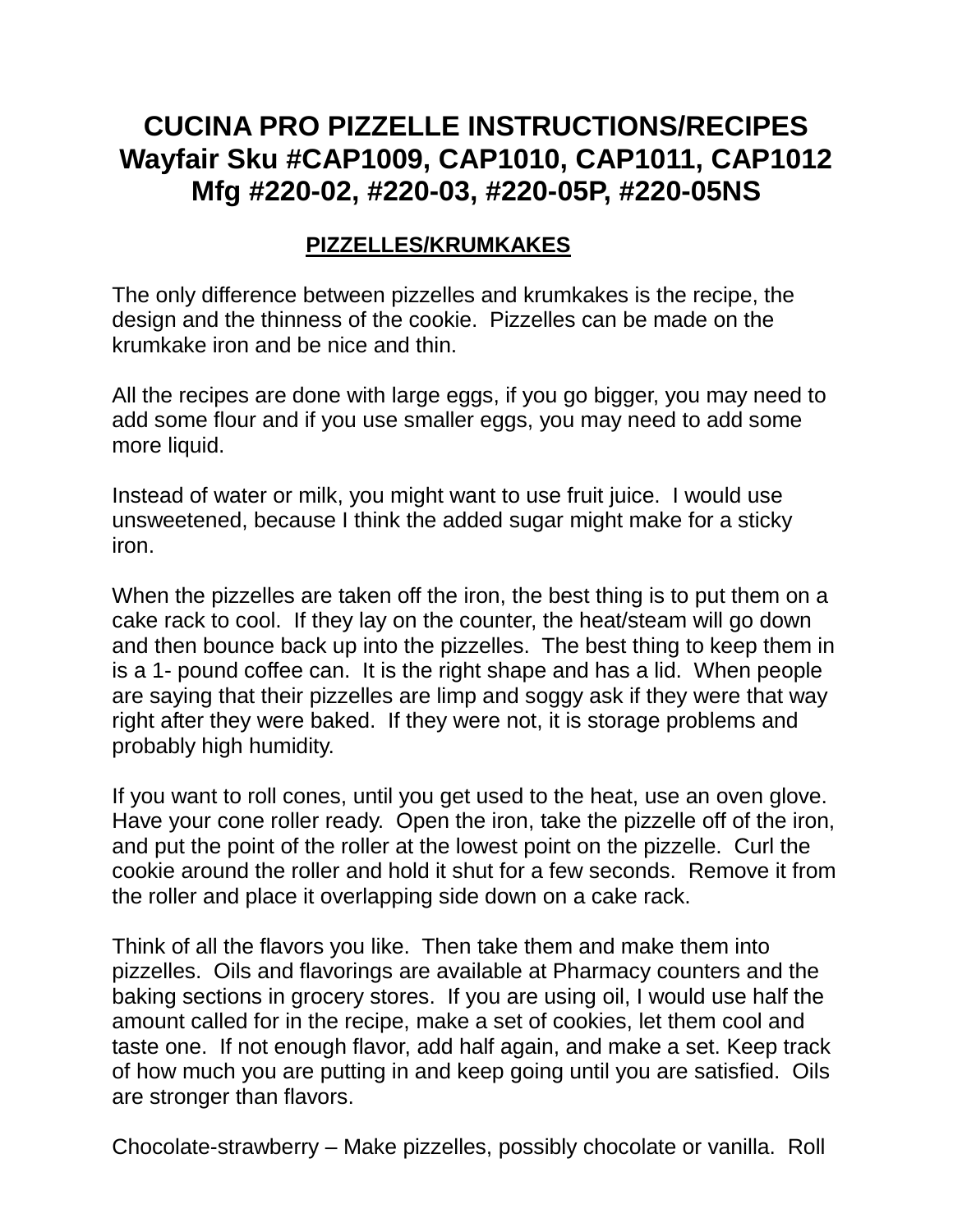them into cones and let cool on a cake rack. Melt some semi-sweet chocolate bits in a double boiler and dip the open end in. If you want to coat the inside, it will take more work. Put on a rack to cool. You might want to drop a bit of the chocolate in the bottom of the cone to seal it so it will not leak. Take some strawberries or raspberries and mash them, then mix them with whipped cream, pipe them into the cones and stick a berry in the open end to look good.

All sorts of things you can do. Make peanut butter pizzelles and put your favorite jelly or jam in them. Make cones and drop a mini marshmallow in the bottom and put a small scoop of ice cream on. Form them over a custard cup while still warm and use it for fruit, custard, pudding, ice cream or a mixture of all of them.

# **SEASONING A PIZZELLE IRON**

# **NEVER - EVER USE OVEN CLEANER ON YOUR GRIDS!**

It will go into the metal and you will have the worst ever tasting cookies you ever had. You will also need to purchase another iron because there is no way to get it out of the metal.

If you have an older iron and it needs to be cleaned, use a detergent such as DAWN or the DAWN Power Plus (wonderful stuff). Follow the instructions on the Power Plus bottle.

Make sure the grids are clean. A soft toothbrush will help clean the grooves. After the iron is clean and dry, use something such as PAM, spray or brush oil on the grids. Close the iron and plug it in for nine minutes. After nine minutes, pull the plug and when you can touch the outside of the iron, wipe the grids off with dry paper towels.

When you make your first batch of pizzelles, throw the first set out for the birds, as they will soak up any oil that is left on the grids. When you are finished for the day, while the iron is still a little bit warm, wipe off the grids with dry paper towels.

As long as you have some kind of butter/margarine/oil in your batter, this will make your iron almost non-stick. Should your iron start sticking in the future, follow the procedure above because it is the build-up of oils that make the grids sticky.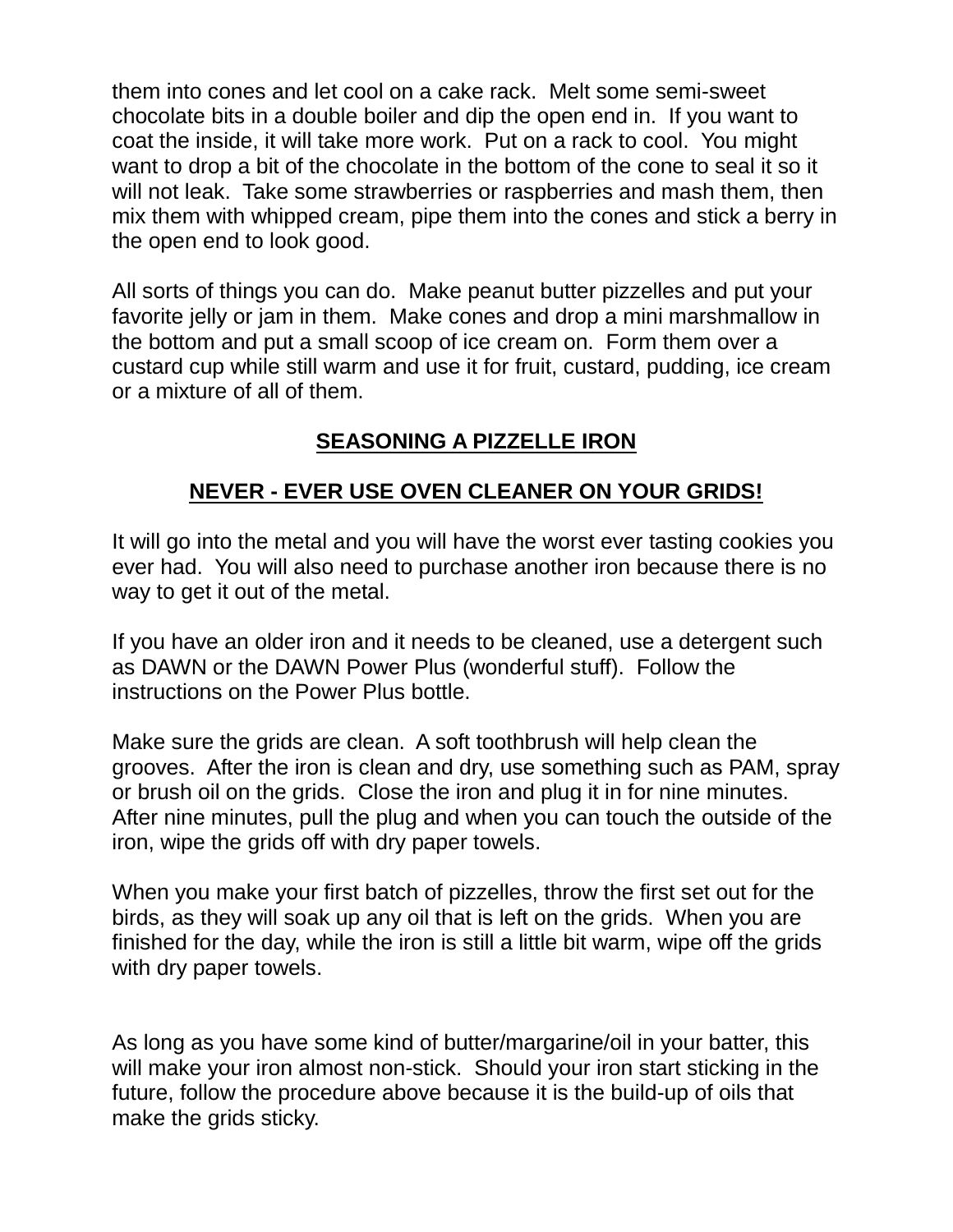If you have a PICCOLO, and you're making pizzelles, the second that you put the batter onto the grids, it will start cooking. That is why that pizzelle will be browner than the last one that you put the batter on.

## **KRUMKAKE RECIPES**

#### **KRUMKAKE**

**2 Large eggs 1 ¼ Cups all-purpose flour ¾ Cup heavy whipping cream ¾ C sugar ½ Teaspoon ground cardamom**

**Beat the eggs and sugar until very thick, about 4 to 5 minutes. Sift the flour and cardamom together, adding it alternately with the heavy cream.**

**Plug in your iron and when the light goes out, it is ready to use. Drop the batter by spoonfuls slightly behind the center of the pattern. Close the lid and cook between 30 to 60 seconds depending on how dark you like your krumkake. Be careful as these are very thin cookies. Remove the krumkake from the iron and if you wish, wrap it around the cone roller holding it tight for a few seconds. Remove it and place it on a cake rack, overlapping end down.**

**You can fill this with whipped cream (you can use flavored ones or make your own) and a dusting of confectioner sugar.**

## **ORANGE CARDAMON KRUMKAKE**

- **1 ½ Cups all-purpose flour**
- **2 Teaspoons ground cardamom**
- **1 Teaspoon ground ginger**
- **¼ Teaspoon ground cinnamon**
- **¼ Teaspoon ground nutmeg**
- **1 Cup white sugar**
- **1/8 Teaspoon salt**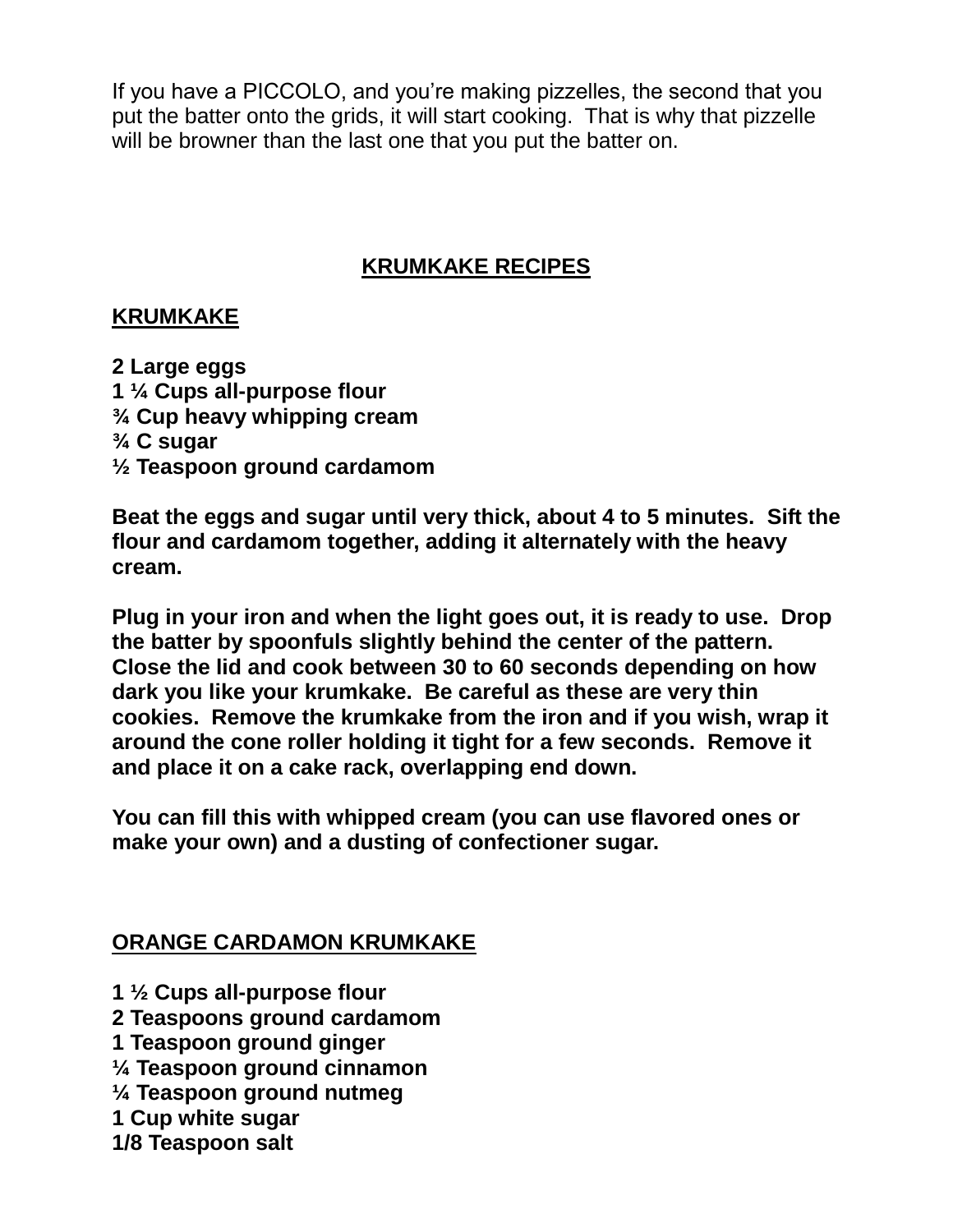**2 Teaspoons grated orange zest 1/3 Cup butter, softened 2/3 Cup half & half 2 Large eggs**

**Sift flour, cardamom, ginger, cinnamon and nutmeg into a large bowl. Stir the sugar, salt and orange zest into the flour mixture until evenly blended.**

**Place the butter and half & half into a microwavable bowl. Cover and cook in microwave until warm, about 25 seconds. Cool slightly, whisk the eggs, one at a time into the wet mixture. Stir the wet mixture into the flour mixture until well blended.**

**Cook on your iron.**

# **PIZZELLE RECIPES**

#### **BASIC PIZZELLE – Thin**

- **3 Eggs**
- **¾ Cup sugar**
- **2 Teaspoon vanilla extract**
- **1 Stick unsalted butter, melted**
- **1 Teaspoon finely grated lemon zest (or orange zest)**
- **1 ¾ Cups all-purpose flour**
- **2 Teaspoons baking powder**

**Melt butter and set aside. Beat eggs and sugar until light yellow and thick ribbons fall from the whisk, 2 – 3 minutes. Add melted butter, vanilla and lemon zest. Beat until blended.**

**Sift together the flour, and baking powder. Add half of the flour mixture to the wet ingredients, fold until just blended, add remaining flour and fold again until just incorporated.**

**Heat pizzelle iron. Place about 1 tablespoon of batter on grid, approximately just behind the center of the pattern. Bake until golden brown, about 30 to 60 seconds. Remove and cool on a rack. Repeat with remaining batter.**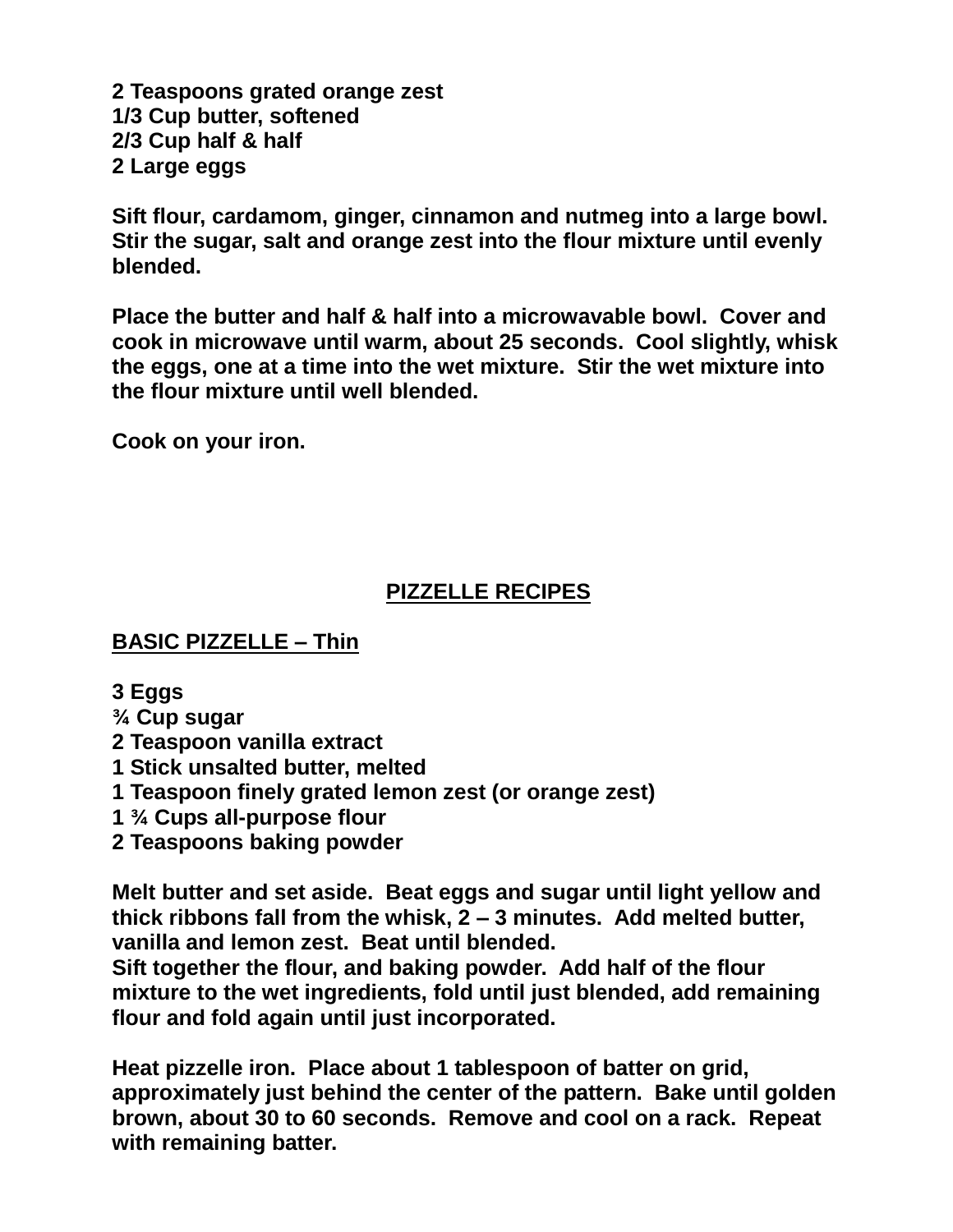## **CHOCOLATE PIZZELLES**

**Omit the vanilla and anise flavorings. Add 3 tablespoons cocoa and 3 tablespoons sugar to the basic pizzelle recipe.** 

#### **ALMOND PIZZELLES**

**Omit vanilla and anise flavorings from the basic recipe. Add 1 tablespoon almond extract or 2 tablespoons Amaretto. Add one cup of finely chopped or ground almonds to the batter.**

## **PIZZELLE**

**3 Eggs 1 ¾ Cups all-purpose flour ½ Teaspoon anise seed or extract (optional) ½ Cup butter, melted and cooled (1 stick) 2 Teaspoons baking powder ¾ Cup sugar 1 Teaspoon vanilla**

**Beat eggs and sugar. Add butter and vanilla and anise. Sift flour and baking powder and add to egg mixture. Batter will be stiff enough to be dropped by spoon.** 

## **PIZZELLES ARANCITA**

- **3 Eggs**
- **2 Cups all-purpose flour**
- **1 Cup sugar**
- **2 Teaspoons baking powder**
- **2 Teaspoons rum**
- **2 Teaspoons grated orange peel**
- **1 Stick unsalted butter, melted and cooled**

**Beat eggs and sugar. Add melted butter a little at a time. Add rum and grated orange peel. Gradually add enough flour to make a very light dough, light enough to drop on your pizzelle baker with a spoon.**

## **SIGNORA PALATINO'S PIZZELLES**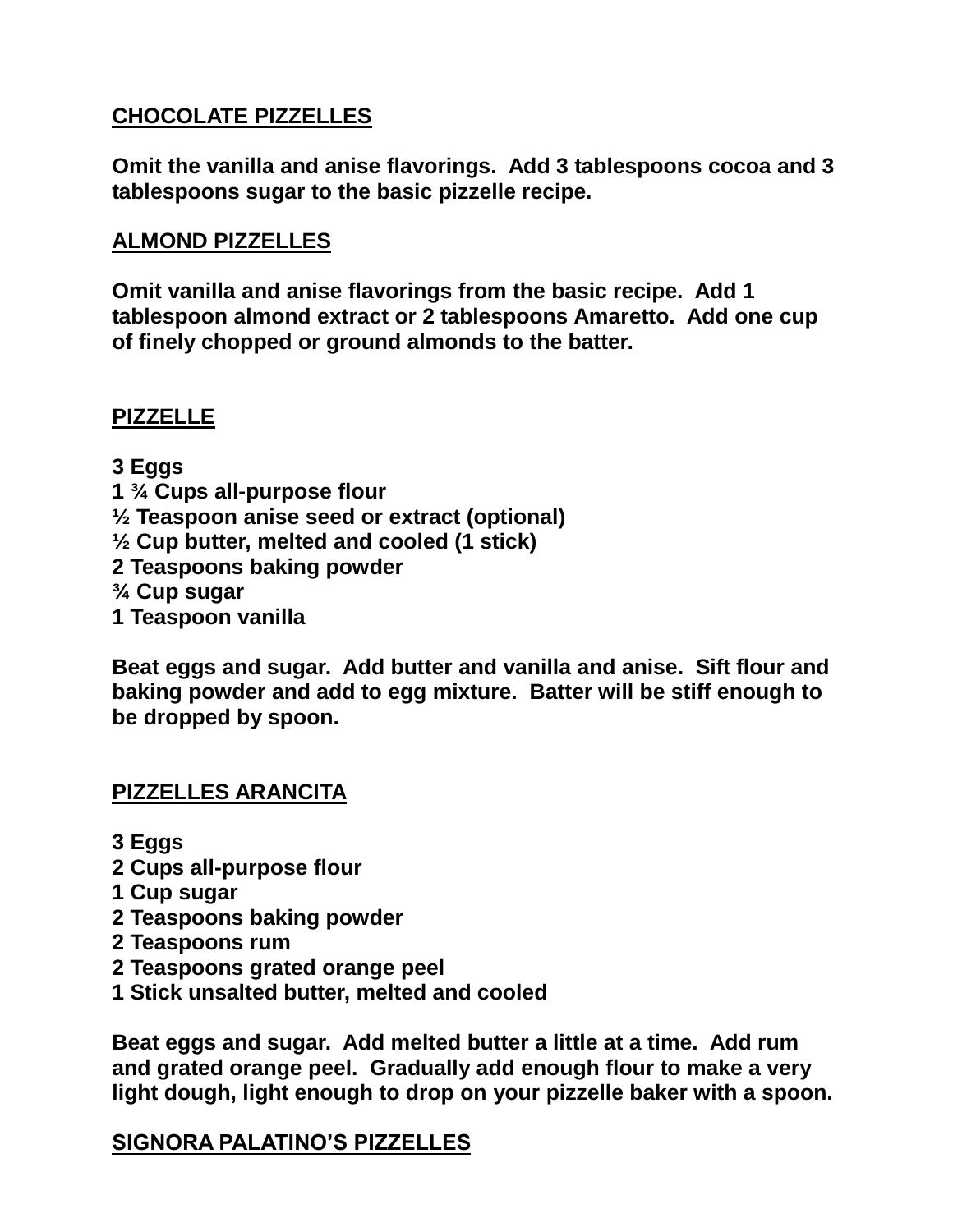**This recipe comes from a woman who recalls it as the recipe used with the original cast iron hand-irons that were first produced by blacksmiths in the Abruzzi region of Italy. This recipe is preferred by some who like a much harder and heavier pizzelle cookie.**

**6 Eggs**

- **7 Cups all-purpose flour**
- **2 Cups sugar**
- **1 Teaspoon anise seed (optional)**
- **1 Cup butter, melted and cooled**
- **4 Tablespoons baking powder**
- **2 Teaspoons vanilla extract**

**Beat eggs and sugar. Add cooled melted butter, and vanilla and anise seeds. Sift flour and baking powder and add to egg mixture. Batter will have a dough like consistency. One inch round balls can be formed to be placed on the grids.** 

# **ANNA TERESA CALLEN'S HAZELNUT PIZZELLE**

- **1 Cup hazelnuts (about 3 ounces)**
- **½ Pound butter**

**6 Eggs**

- **1 ½ Cups sugar**
- **1 Tablespoon vanilla extract**
- **3 ½ Cups all-purpose flour**
- **4 Teaspoons baking powder**

**Heat oven to 350F and adjust oven rack to middle position. Spread hazelnuts in a cake pan and toast until browned, about 10 minutes. While still warm, rub off the skins with a clean towel. Cool and chop. Melt the butter. In a large bowl, beat eggs lightly. Stir in sugar, butter, vanilla, flour, baking powder, and nuts. (The batter will be thick.)**

# **MOLASSES PIZZELLES**

**3 Eggs ½ Cup sugar**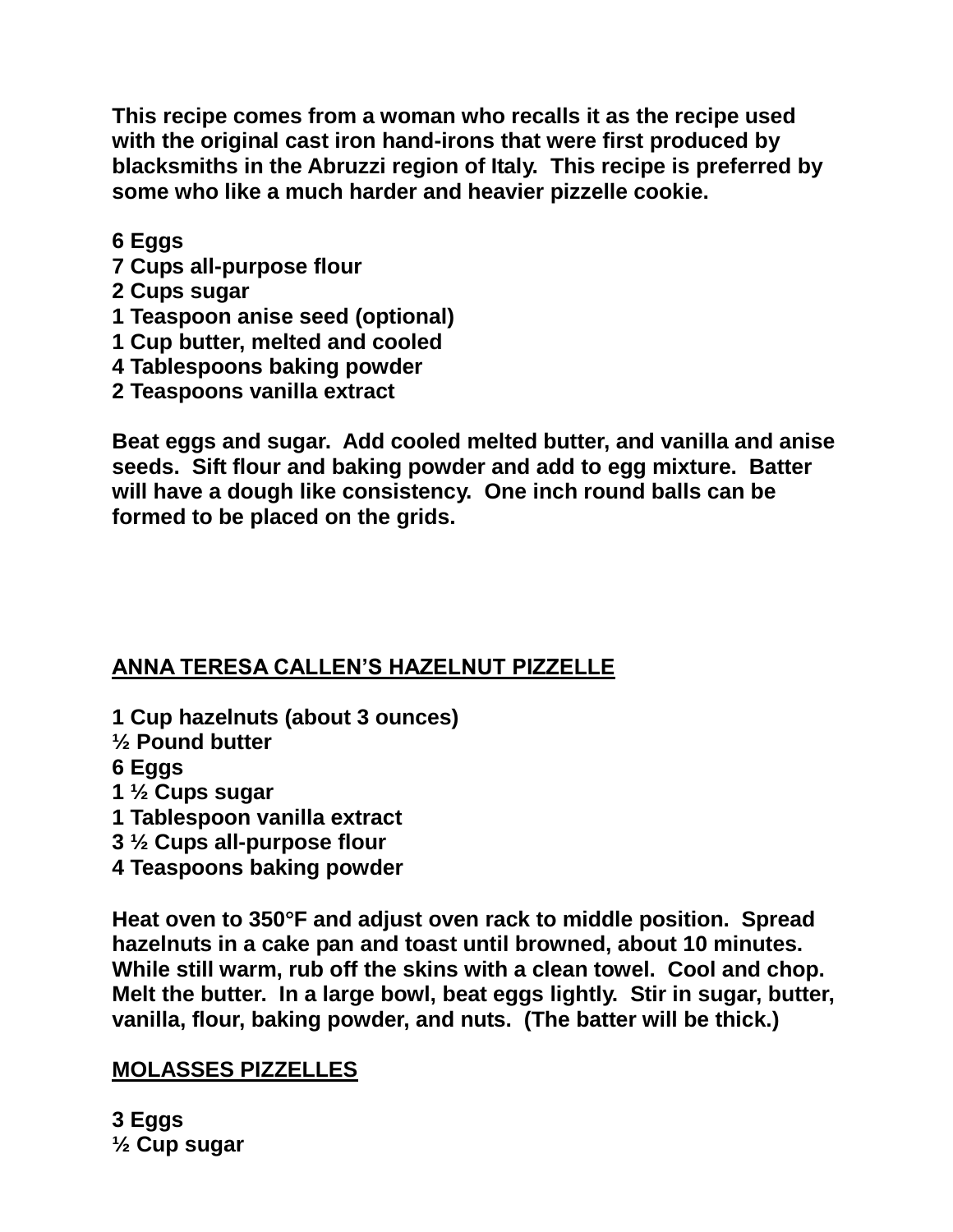**½ Cup molasses 3 Cups all-purpose flour 1 Teaspoon baking soda ½ Cup margarine, melted and cooled**

**Beat eggs, sugar and molasses. Gradually beat in melted margarine. Gradually add flour and baking soda to make a stiff dough,**

**WAFFLES (PIZZELLE) - This makes for a thicker pizzelle**

**½ Pound melted butter/margarine 2 Cups sugar 6 Eggs 2 Teaspoons vanilla ½ Teaspoon baking powder Rind of one orange or lemon flavoring Drop of anise oil Approximately 9 Cups of all-purpose flour Beat butter and sugar, beat in eggs one at a time. Add vanilla, beat well. Add orange rind, anise oil. Sift flour and baking powder together and blend into mixture. Dough will be sticky. Make balls and follow directions on iron to cook.**

#### **PIZZELLE**

**2 Eggs 6 Tablespoons sugar ¼ Cup melted butter ½ Teaspoon vanilla 1 Teaspoon crushed anise seed or 3 drops oil of anise 1 Cup flour**

**Beat eggs until light. Beat in sugar, cooled melted butter, vanilla, and anise seed. Stir in flour. Heat iron and cook as directed.**

## **PIZZELLE CON CIOCCOLATE**

**Add 3 tablespoons cocoa and 3 tablespoons sugar to the basic pizzelle recipe. If desired, substitute chocolate flavoring instead of the vanilla and anise flavorings.**

**FANTE'S SPECIAL PIZZELLES**